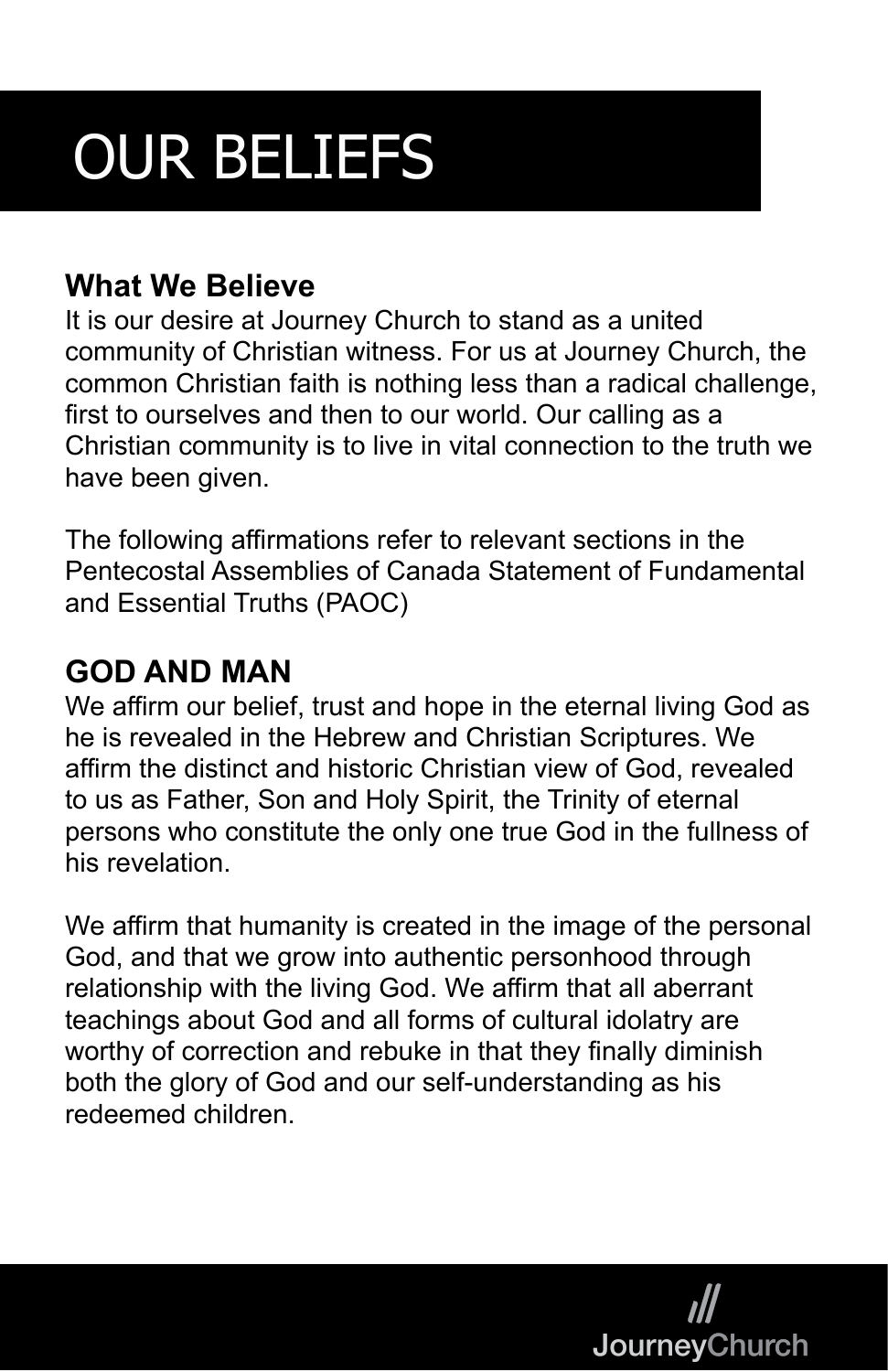# **SCRIPTURE AND SPIRITUAL AUTHORITY**

We affirm that the Christian faith is given under authority, and is not ours to define by ourselves. The Bible is our most basic authority. We affirm that the Biblical Scriptures reveal God's normative voice in all matters of Christian truth. We affirm the authority found in the historic centre of Christian faith, and we embrace the historic creeds of the universal church. We seek to affirm an open evangelical spirit, remaining faithful to the gospel while avoiding a narrow denominational spirit. We also affirm our place within the Pentecostal movement as an emphasis on the present need for the Holy Spirit to renew the church and empower its mission.

#### **HUMAN NEED**

We affirm that humanity is meant for relationship with God. We confess that it is human sin and rebellion that, apart from God's redeeming grace, condemns us as helpless and lost. We affirm that the world is a spiritual place, of spiritual powers that war against our souls, and that we require God's unique intervention for our salvation. We affirm that, as members of a human culture, we are conditioned by the particular strengths and weaknesses of the culture we live in. So we seek to understand the nature of spiritual lost-ness in an age of material comfort, when the human self and all its desires has been enthroned. We affirm that God's purposes for us are bigger than what our present culture can offer us. We affirm that as individuals in community we are invited to discover God's plan and purpose and to learn authenticity through the grace given us in Jesus Christ.

## **JESUS CHRIST AND SALVATION**

We affirm our faith in Jesus Christ as our Saviour and Lord. We affirm that He is uniquely God and man, mediator and head of the church. We affirm that it is by personal acceptance of Jesus' historical death and resurrection that we are saved. We

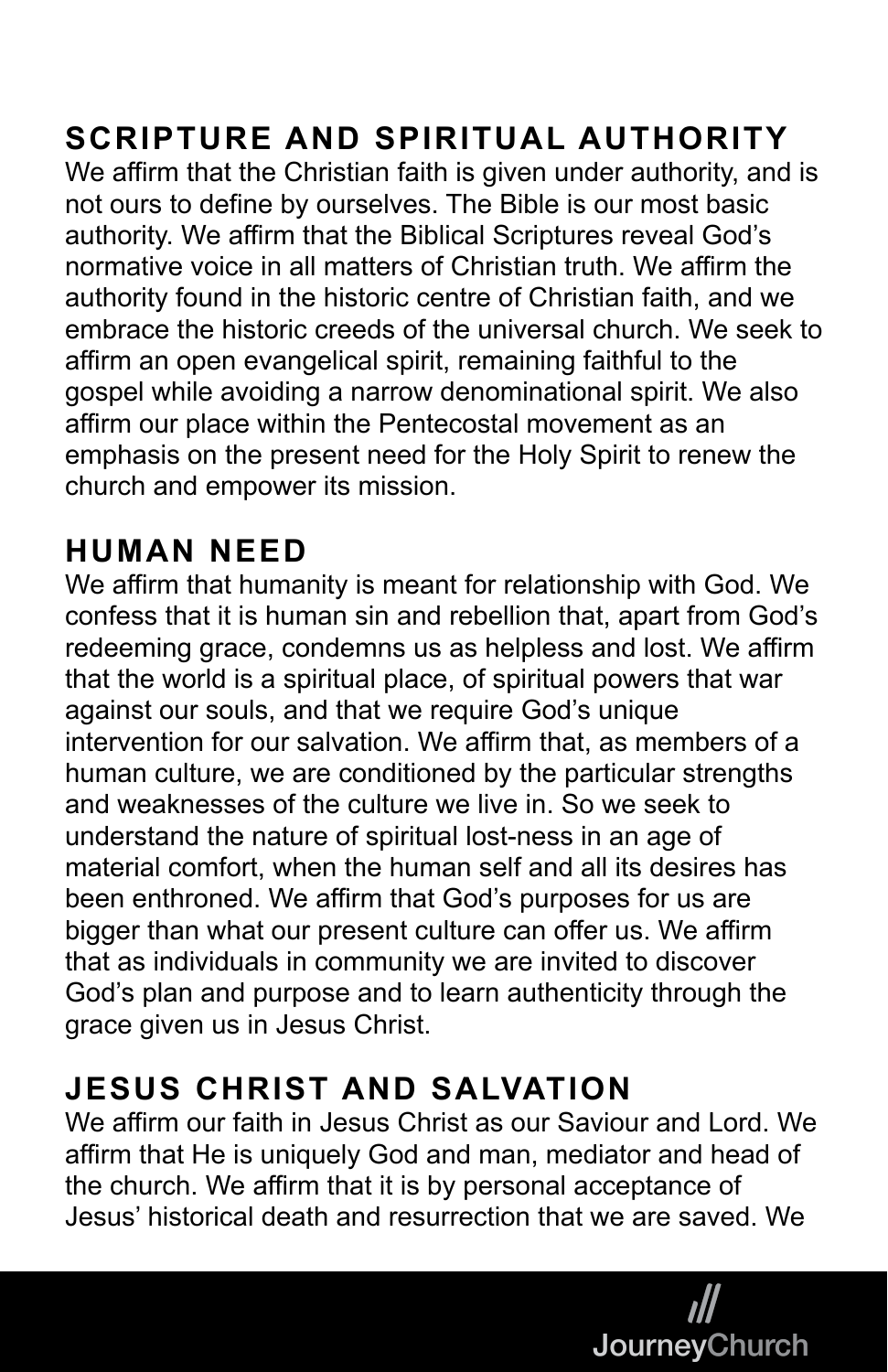affirm that salvation faith is an on-going commitment to Christ's completed work, recognizing that the mystery of God's choice of us is revealed by our continuing choice of Him. We affirm the mysterious and inward work of Spirit rebirth, by which we are joined spiritually with Christ and his church. We affirm the public witness of our faith through baptism, which is the sign of our unity with Christ and his body. We affirm our need for personal repentance as a continuing act, and for our continual embrace of God's transforming work. We confess that God wants us to be spiritually mature, growing in the image of Christ our model and master.

# **HOLY SPIRIT**

We affirm the presence and power of the Holy Spirit in our personal experience and in our corporate worship. We affirm the Holy Spirit as the personal and abiding gift of the Father given to all that trust in the name of Jesus. Christian life cannot be truly lived apart from the help given by the Holy Spirit. We affirm that to be a Pentecostal Christian means that we live the Christian life in the power and ability that God himself gives. We affirm, however, that the Spirit does not come to speak of himself but of Christ who is the centre and focus of our faith. A Spirit-filled Christian is Christ-focused, proclaiming Christ by words, actions, and character. We affirm the importance of the Spirit's enabling gifts and his characteristic fruit. We recognize His presence in acts of surprising power, but we also recognize His presence in the gentleness and sensitivity with which he often operates. The power of the Spirit is sometimes seen, but not always. We recognize our need to be continually filled with the Spirit and the basic Christian exercise of prayer for that purpose. We also affirm that the Spirit says nothing and does nothing in contradiction to the written Scriptures which the Church recognizes as the creation of the Spirit's own breath.

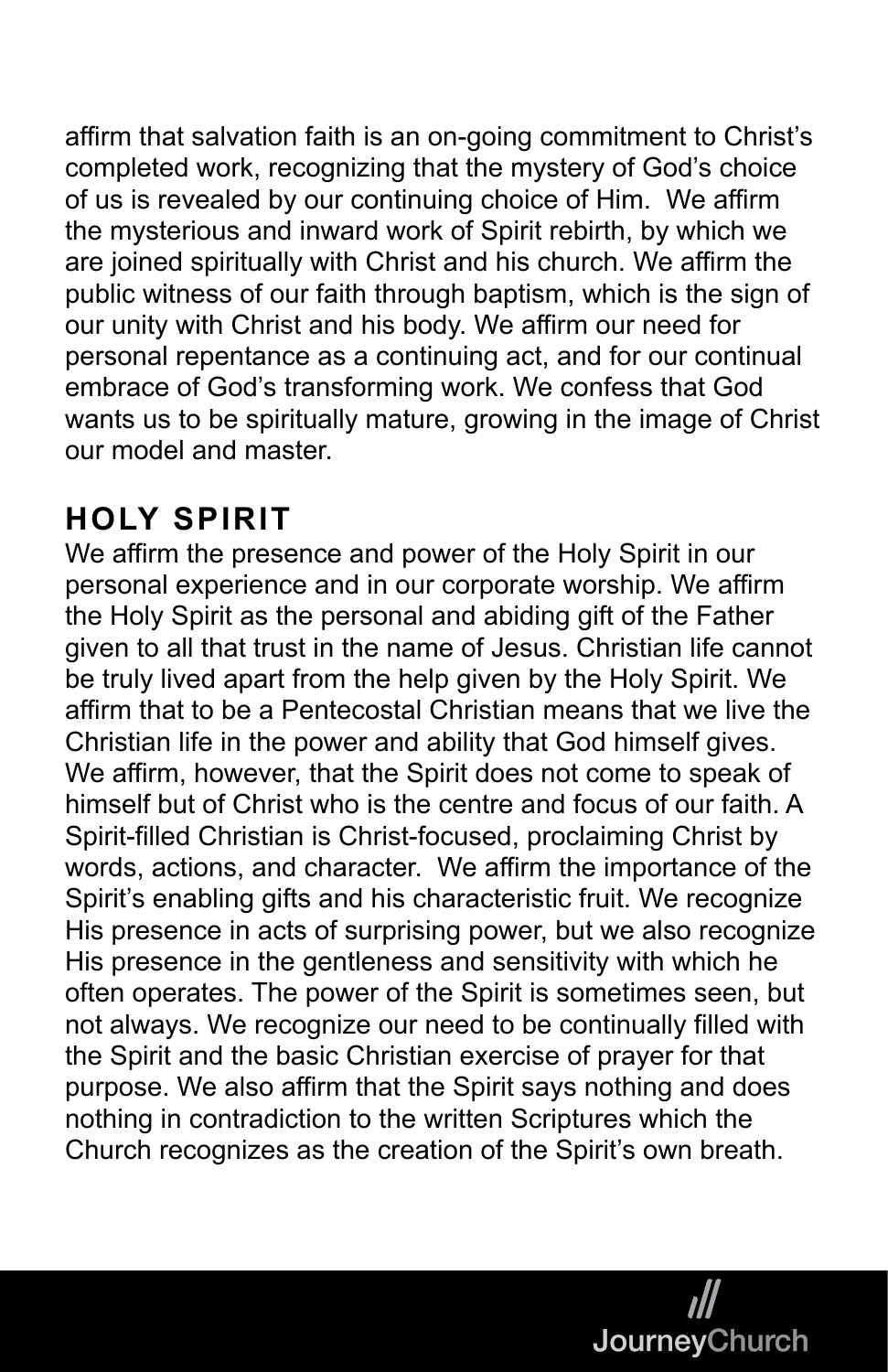# **THE CHURCH**

We affirm that faith in Christ necessitates accepting our place in the church of Jesus Christ. We affirm the church universal as the representation of Christ in the world. Journey Church is one local expression of a worldwide and historically rich fellowship of believers. We affirm our relationship with the church of Jesus Christ wherever it is found. We affirm that when and where the church is gathered Christ is present. He makes himself real to us through the Holy Spirit, as we proclaim him through the sacrament of communion, as we sing and pray and read the Scriptures. We confess that, as Christ's Church, we are flawed and incomplete. But we also affirm that we are a community under God's enduring grace, real though not ideal, truly his people though not yet fully made true, destined for his eternal kingdom though present sojourners in the world. We affirm that in the practice of our worship, and in serving in Christ's name, we experience and make real the Kingdom of Christ before its full coming.

## **THE FUTURE**

We affirm that the promised Kingdom of God is both present and future. We affirm that the coming of Jesus into the world has initiated the rule of God in human hearts, but we also affirm the visible and personal return of Jesus Christ at the end of history when the Kingdom of God shall enter visible history. We confess our need to wait patiently for Christ until that day. We believe in the resurrection of the body and the final judgement. We believe that the Christian view of the future gives present urgency to our ministry. We do not see the blessed hope of the church as an escape from our responsibilities in this world but as a call to be actively and intelligently involved in mission, connecting with other people, calling people everywhere to repent and turn to Christ.